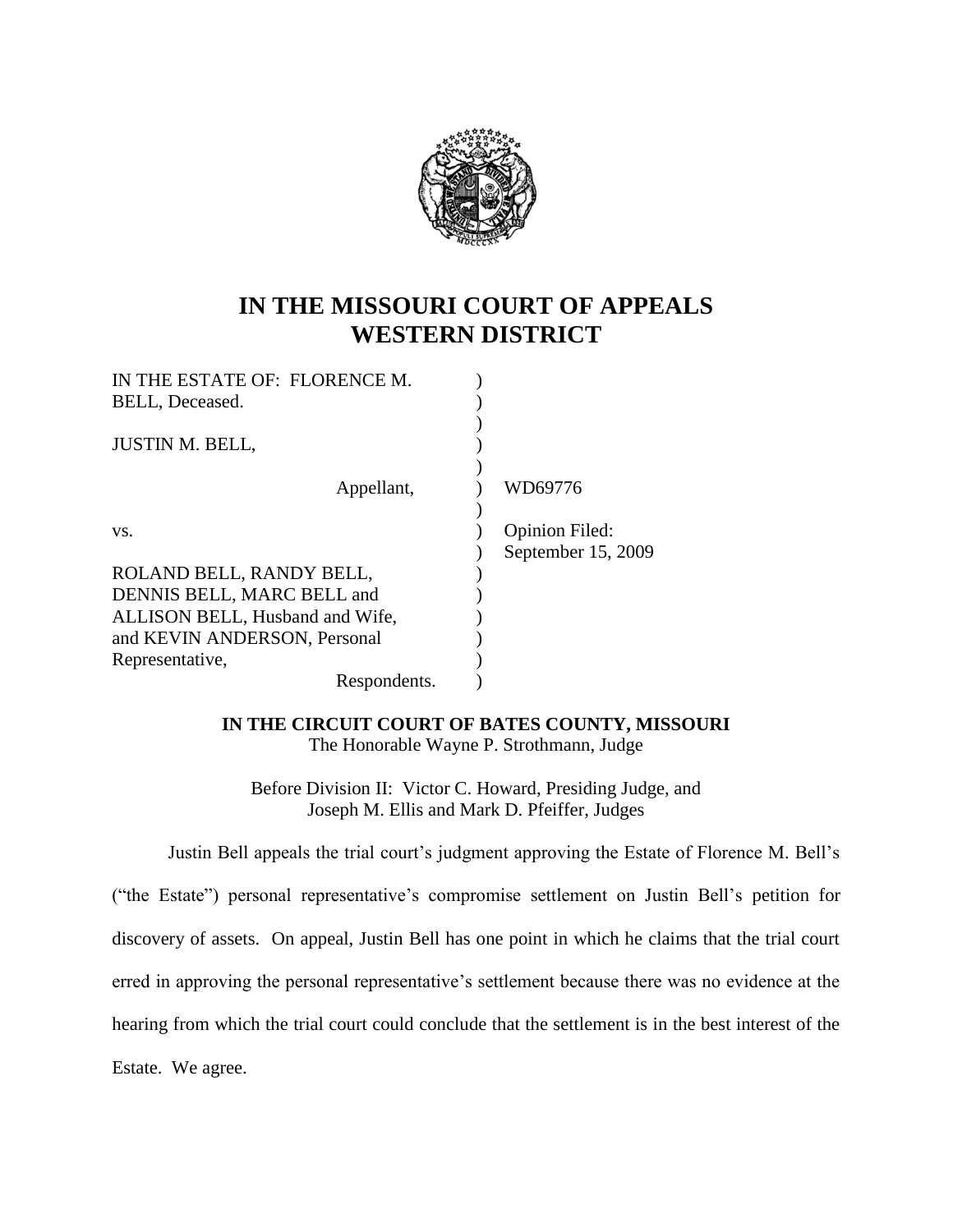Florence Bell died on December 24, 2004. Florence Bell"s will devised her entire estate to Randy Bell and Dennis Bell to hold in trust for the benefit of Justin Bell. On March 7, 2007, Justin Bell filed his third-amended petition for discovery of assets in which he sought to recapture the Estate's assets that were conveyed by the Estate's trustees, Randy Bell and Dennis Bell, to various third parties. The trial court set the case for trial by jury to take place on April 23, 2008.

On April 16, 2008, the Estate's personal representative<sup>1</sup> filed a motion to review and determine whether a proposed compromise settlement of the discovery of assets proceeding should or should not be approved and requested an evidentiary hearing regarding the settlement offer. The trial court scheduled the hearing for the next day, April 17, 2008. The hearing took place at the scheduled time. During the hearing, the personal representative stated that the defendants offered to settle the claim with the Estate for \$325,000. The personal representative argued to the trial court that he believed the settlement offer was reasonable. Justin Bell"s attorney objected to the personal representative"s unsworn commentary on the basis that the personal representative"s opinions constituted argument of counsel, not evidence. Randy and Dennis Bell's attorney suggested that the trial court swear the personal representative in for evidentiary testimony on the topic of whether the settlement proposal was reasonable. The trial court stated that the personal representative did not need to be sworn in because he was an officer of the court. *After* the personal representative had offered his commentary on the reasonableness of the settlement proposal, the trial court did ask the personal representative if he could verify that he was telling the truth in his unsworn commentary that was not subject to cross-examination, and the personal representative stated that he was telling the truth. On May 5, 2008, the trial court entered judgment approving the settlement. This appeal follows.

 $\overline{a}$ 

 $<sup>1</sup>$  The Estate's personal representative is also a duly licensed attorney.</sup>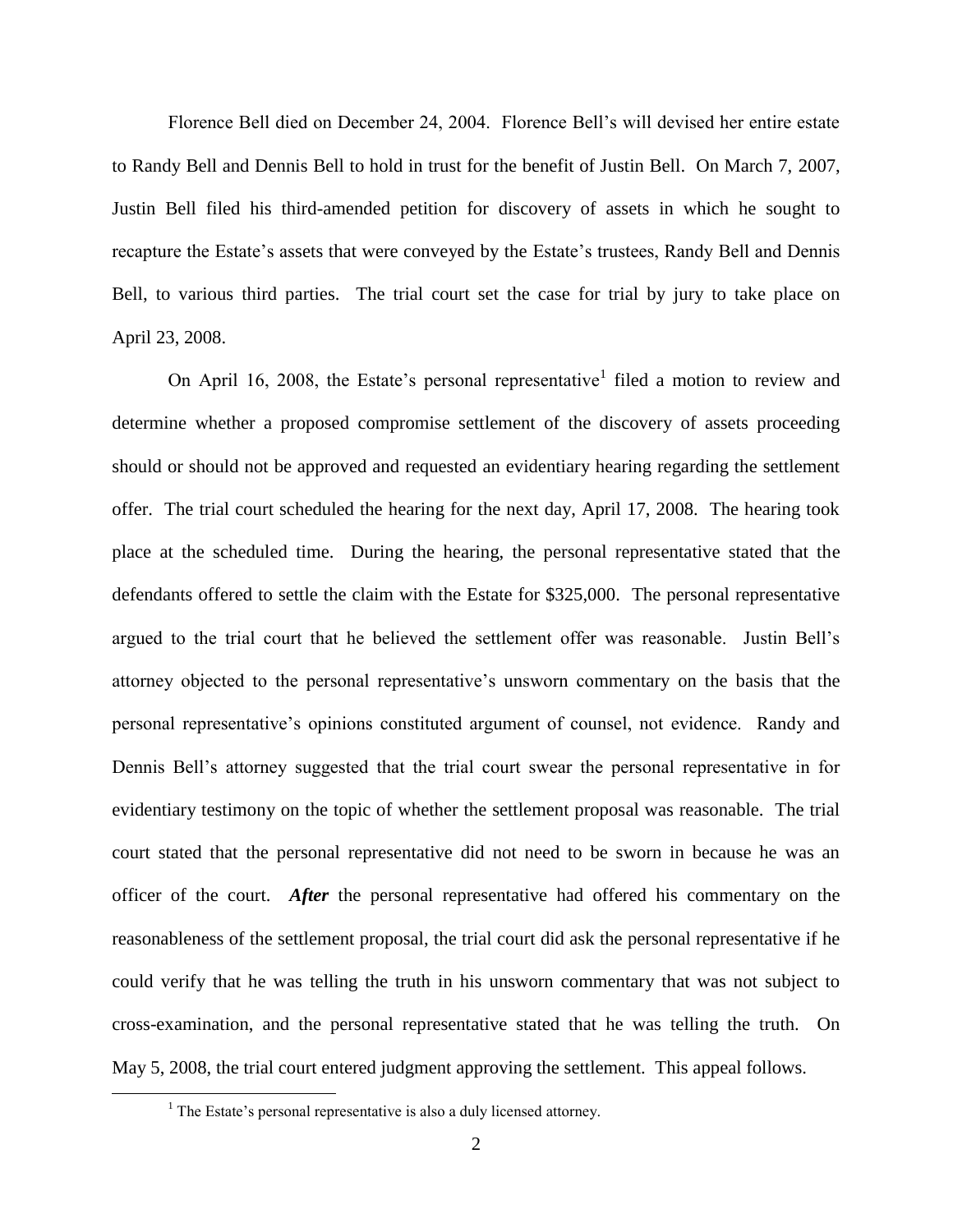In his sole point on appeal, Justin Bell claims that the trial court erred in approving the Estate's personal representative's compromise settlement of \$325,000 because there was no evidence at the hearing from which the trial court could arrive at the conclusion that the settlement was in the best interest of the Estate. $2$ 

Section  $473.277<sup>3</sup>$  of the Missouri Probate Code authorizes the compromise of debts due to the estate. It states:

When it appears for the best interest of the estate, the executor or administrator, on order of the court, may effect a fair and reasonable compromise with any debtor or other obligor, or extend, renew or in any manner modify the terms of any obligation owing to the estate. If the executor or administrator holds a mortgage, pledge or other lien upon property of another person, he may accept, in lieu of foreclosure, a conveyance or transfer of the encumbered assets from the owner thereof in satisfaction of the indebtedness secured by the lien, if it appears for the best interest of the estate and if the court so orders. In the absence of prior authorization or subsequent approval of the court, no compromise binds the estate.

The purpose of section 473.277 is to provide a mechanism for compromise of claims held by an estate. *Campbell v. Campbell*, 898 S.W.2d 630, 632 (Mo. App. W.D. 1995). The statutory standard for determining whether or not the trial court may approve a compromise settlement is whether or not the settlement is in the best interest of the estate and whether or not it is fair and reasonable. *Smith v. Snodgrass*, 747 S.W.2d 743, 745 (Mo. App. S.D. 1988). The trial court can approve a settlement even when an heir objects to it. *Campbell*, 898 S.W.2d at 632. Whether or not a settlement is in the best interest of the estate is a question of fact for the trial court. *Smith*, 747 S.W.2d at 745. We must give due regard to the trial court"s opportunity to adjudge the credibility of *witnesses*. *Id.*

 $\overline{a}$  $2 \text{ In a motion filed with this court, the respondents request that this court dismiss Appendix.}$ brief because it fails to comply with Rule 84.04(c), which requires that his statement of facts be "a fair and concise statement of the facts" of the case. The respondents allege that Bell"s brief contains numerous false argumentative statements. We disagree. Bell"s brief was sufficient to provide us with an immediate, complete, and unbiased account of the facts of the case. *White v. State*, 192 S.W.3d 487, 489 (Mo. App. S.D. 2006). As such, the motion is denied.

<sup>&</sup>lt;sup>3</sup> All statutory references are to RSMo 2000, unless otherwise indicated.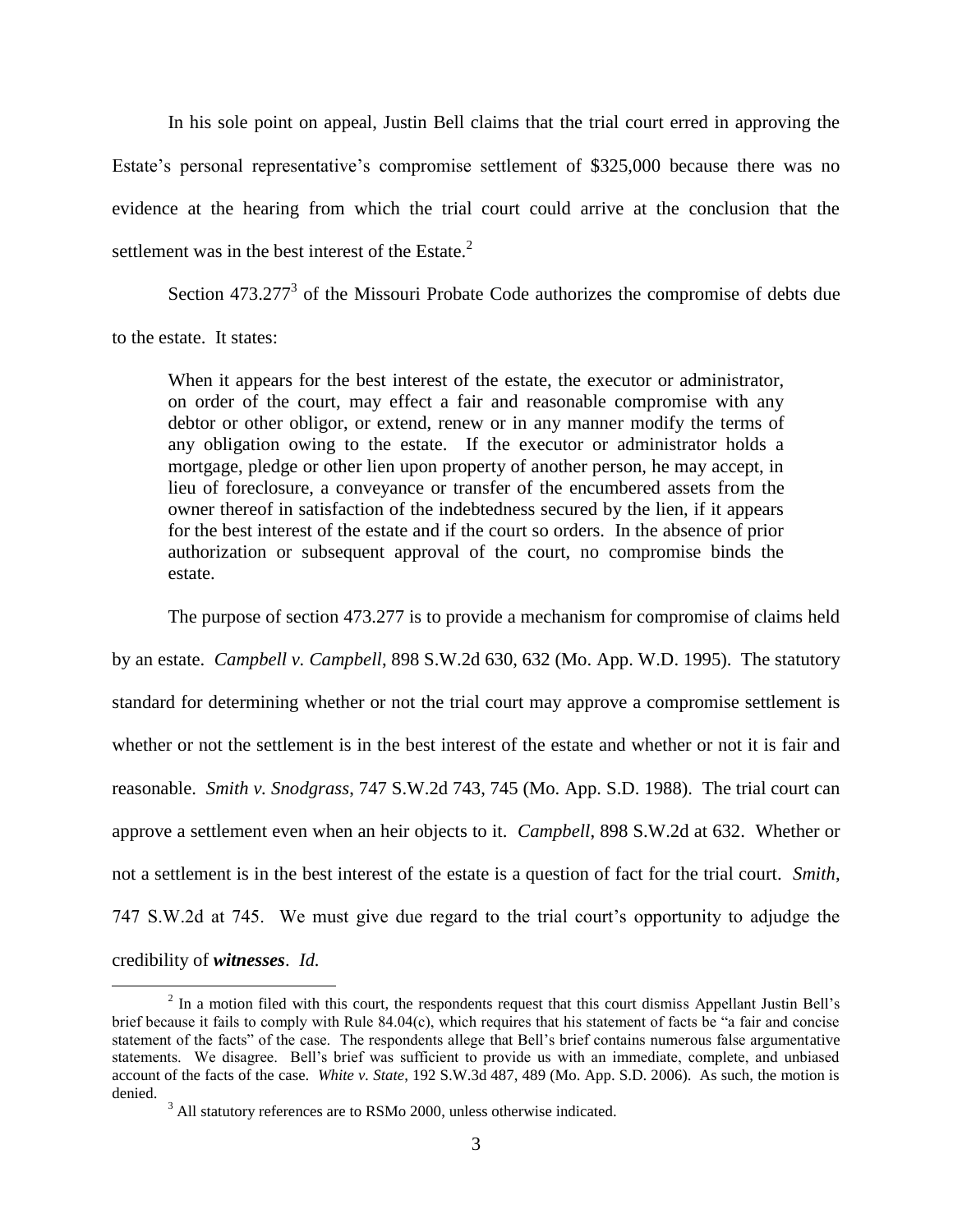We are, therefore, required to affirm the trial court's ruling on the issue of whether or not

the settlement is in the best interest of the estate *unless there is no substantial evidence to*

*support the decision*, it is against the weight of the evidence, or it erroneously declares or applies

the law. *Id.* (*citing Murphy v. Carron*, 536 S.W.2d 30, 32 (Mo. banc 1976)).

In its judgment, the trial court approved a \$325,000 settlement for the Estate, stating as

follows:

The compromise involved in the settlement of this litigation made by the Personal Representative and the other Defendants is fair and reasonable and is in the best interest of the Estate. There is a reasonable economic basis for approving the settlement. Accordingly, the Personal Representative should effect the compromise by performing the settlement made with the other Defendants, to-wit: Upon the Personal Representative"s prompt receipt of the three hundred twenty-five thousand dollar (\$325,000) settlement amount, the Personal Representative should write his receipt therefor, upon which this proceeding should be dismissed in its entirety, with prejudice, at the Estate"s cost.

In its judgment, the trial court noted that, in approving the settlement, it relied on the

personal representative's "sworn testimony" that the settlement was fair, reasonable, and in the

best interest of the Estate:

[T]his court proceeded under 473.277 RSMo to take *sworn testimony* of the Personal Representative concerning the merits of Plaintiff"s claims and the other Defendants" defenses thereto, and the fairness, reasonableness, and benefit to the Estate of the compromise involved in the settlement made, and to hear arguments of counsel.

(Emphasis added.)

We will affirm the trial court's judgment approving the settlement provided there is substantial *evidence* in the record from which the trial court could conclude that the settlement was in the best interest of the Estate.

In *Estate of Asay v. Asay*, 902 S.W.2d 876 (Mo. App. W.D. 1995), this court gave examples of the type of evidence that a trial court could use to determine whether or not the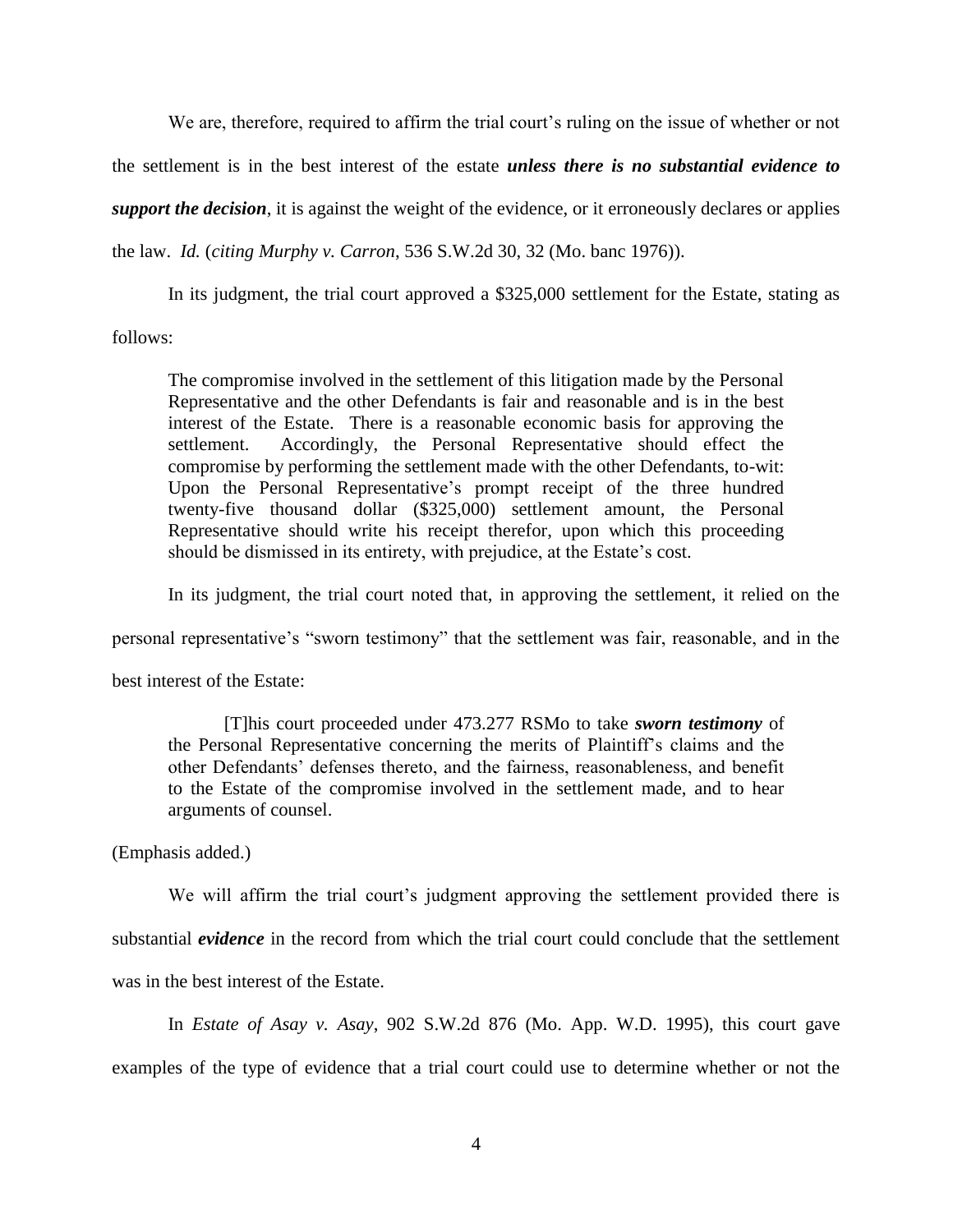settlement is in the best interest of the estate. 902 S.W.2d at 882. In that case, the trial court took judicial notice of the claims filed by one of the parties, the parties" stipulated facts, and the parties" exhibits. *Id*. The trial court also heard *testimony* of the personal representative, which included both direct and cross- examinations. *Id.*

In this case, the record shows that the trial court did not take judicial notice of any court files or any other governmental records like, for example, the county assessor's appraised value of the real property that was the subject of the dispute before the trial court. The record shows that the trial court did not admit any exhibits or documents into evidence at the hearing. Furthermore, there is nothing in the record to show that the parties had agreed on a list of stipulated facts. The trial court, therefore, had no documentary evidence before it to justify approval of the settlement proposal. And, while the trial court recites the taking of "sworn testimony by the personal representative," the record reflects neither the personal representative nor any other witness gave any such sworn testimony.

At the hearing, the personal representative did offer his opinion that \$325,000 is a fair and reasonable amount:

I"ve participated in this case and observed various pleadings. I"ve filed pleadings. I"ve attended depositions. I"ve looked at the property. I"ve done my own investigation as to the value. And understand if  $-$  if [Bell were] successful on behalf of the estate, he"s looking for the return of the farm, plus the value of the cattle and various other items of reimbursement.

Depending on the value of the farm and the values – the value of cattle, which can – obviously, can vary somewhat, in my opinion, a best case scenario is somewhere in the neighborhood of \$657,000, give or take....

. . . .

[T]he defendants in this case . . . have made a combined offer to the Plaintiff of  $$325,000$  to  $-$  to settle this case. I think that's well within the range of what could happen. I think that it's a reasonable offer and it needs to be considered and – and approved by the Court[.]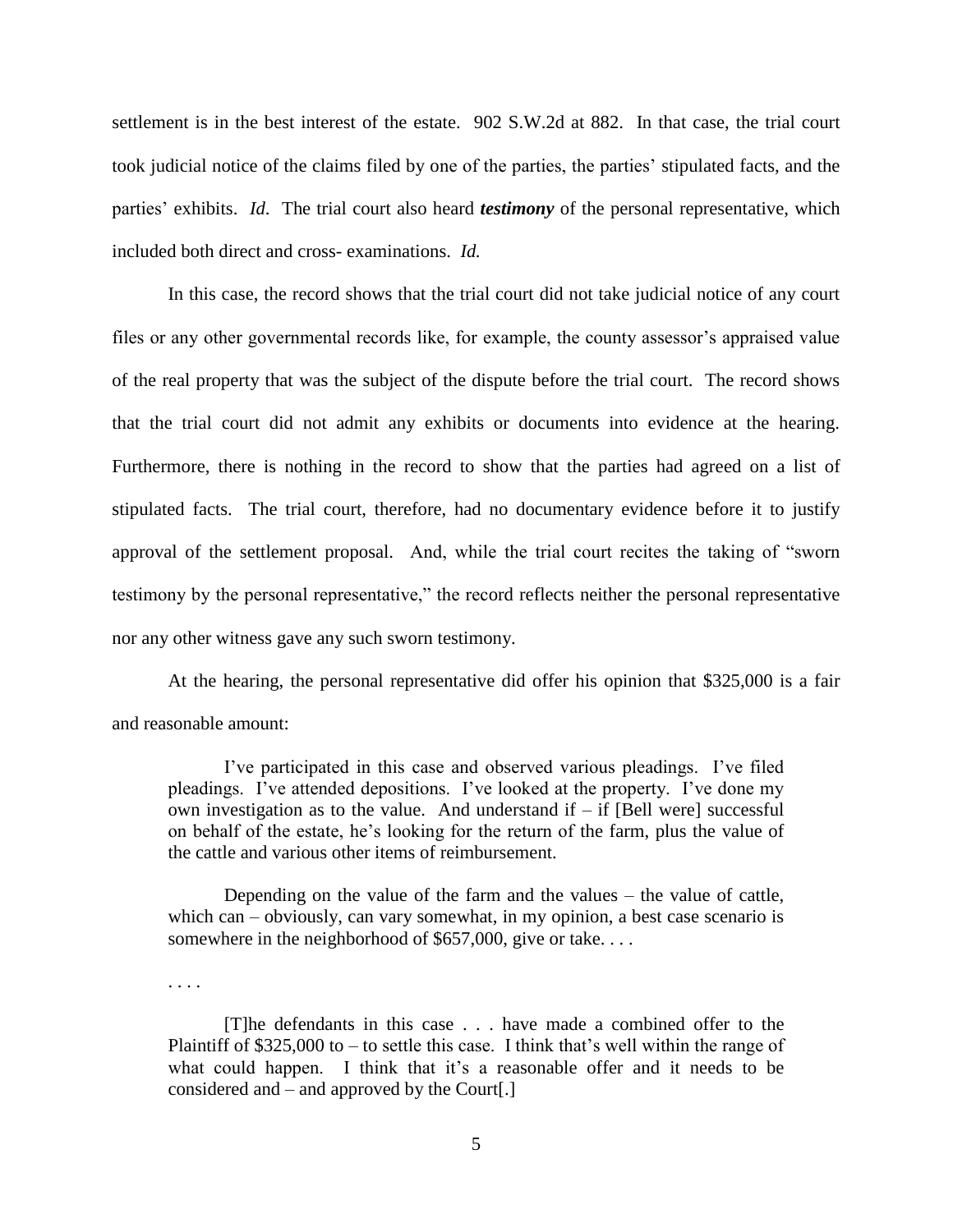. . . .

No case is so good or  $-$  that it can't end up with less than what you expect. And, you know, I've – there are – there are legal defenses. There are equitable defenses. There are setoffs that the Defendants are claiming. Which, again, the Court – depending on how you do the math and what is – what is determined by the  $-$  the trier of fact, potential recovery is  $-$  could be substantially less than \$325,000.

And, in fact, depending on the defenses and the ultimate outcome, it could even be zero.

Justin Bell concedes that the personal representative argued at the hearing that, in his opinion, \$325,000 is a fair and reasonable amount. Justin Bell maintains, however, that the personal representative's opinions could not be considered competent *evidence* to support the trial court's approval of the settlement. Counsel for Justin Bell responded to the personal representative"s unsworn and unverified opinions at the evidentiary hearing as follows:

Well, your Honor, I guess, first of all, my understanding of  $-$  of a proceeding such as this that it would be an evidentiary hearing and it would be based on factual issues presented at an evidentiary hearing. And I think that there is case law that would support that idea.

What the attorneys say at this hearing, and – and it would be the same at the beginning of the trial. What the attorneys say is not evidence. And so I"m not sure that this hearing is appropriate in terms of making a final decision with regard to a compromise in settlement under 473.277.

This brings us to the preliminary note of addressing the trial court's conclusion in its judgment that Justin Bell waived his objection because he failed to object to the personal representative's argumentative statement at the evidentiary hearing. The trial court is correct that, to properly preserve a point on appeal, the party must object to the admission of the evidence at trial. *See Kovacs v. Kovacs*, 869 S.W.2d 789, 792 (Mo. App. W.D. 1994). The record at the hearing establishes, however, that Justin Bell did object to the personal representative"s statement on the basis that his statement is not evidence. This is the same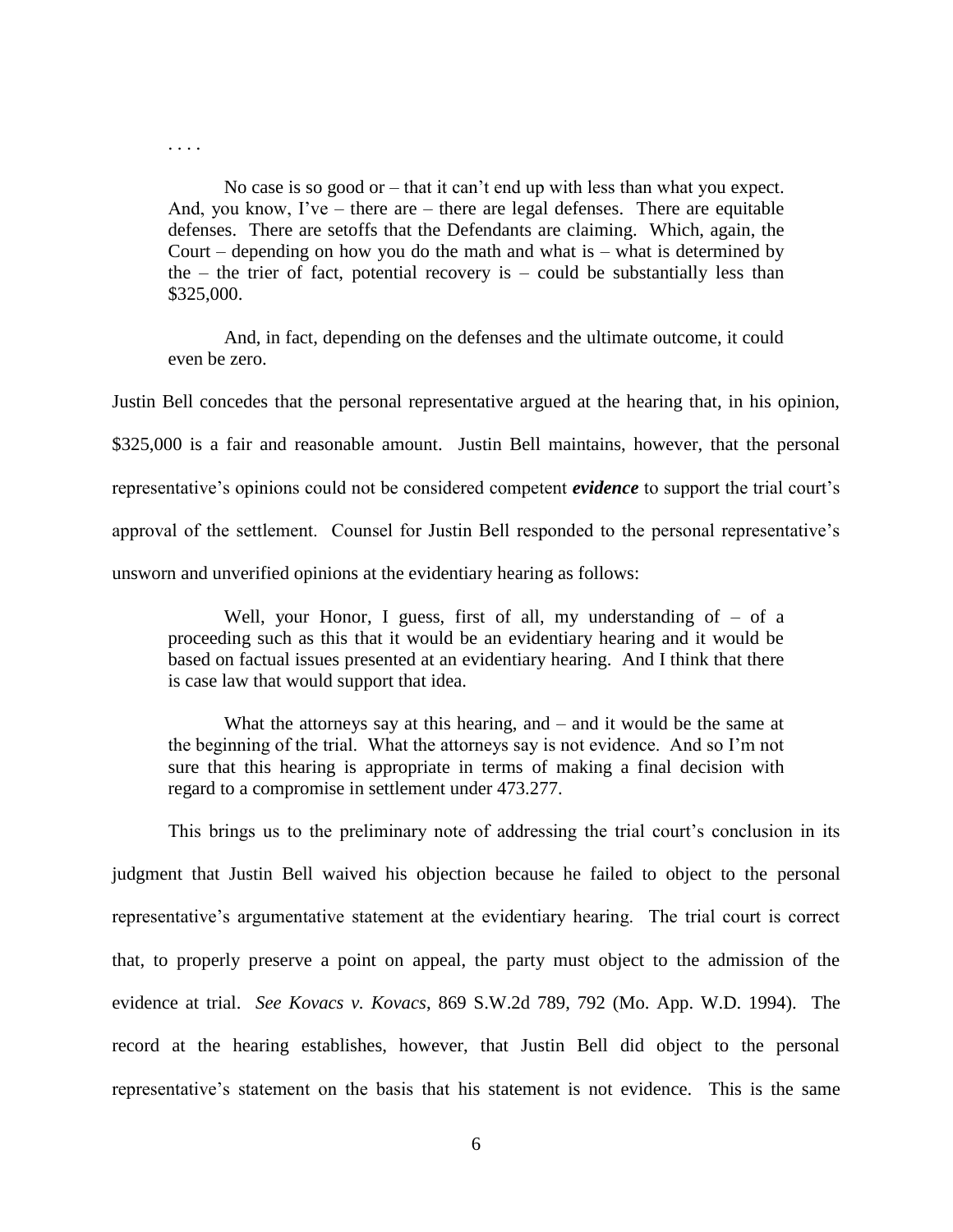objection that Justin Bell presents on appeal: that the trial court could not use the personal representative"s statement as evidence to support its approval of the settlement. This is sufficient for us to conclude that Justin Bell preserved his point by objecting to the trial court"s use of the personal representative"s statement as evidence. Furthermore, the general purpose of an objection is to notify the trial court and opposing party of the party"s allegation of error. *Khan v. Gutsgell*, 55 S.W.3d 440, 442 (Mo. App. E.D. 2001). In that regard, the record shows that the respondents' attorney suggested to the trial court that it swear the personal representative in. Because of this request, it is obvious that the opposing party and the trial court were aware of Justin Bell"s complaint. Thus, Justin Bell preserved his objection regarding the personal representative"s statement.

We next address whether the statements and arguments of the personal representative at the evidentiary hearing can constitute competent testimonial evidence to support the trial court"s judgment.

In Missouri, there is no "special litany" that is required in administering an oath to a witness. *State v. Ward*, 242 S.W.3d 698, 703 (Mo. banc 2008). For example, section 491.380.2 provides that:

*Every person* offered as a witness, *before* any testimony shall be given by him, shall be duly sworn, or affirmed, that the evidence he shall give relating to the matter in issue between . . . . . . . ., plaintiff, and . . . . . . . ., defendant, shall be the truth, the whole truth, and nothing but the truth.

## (Emphasis added.)

Section 492.030, however, provides an alternative oath and states that:

Every person who shall declare that he has conscientious scruples against taking an oath or swearing in any form shall be permitted to make his solemn declaration or affirmation in the following form: 'You do solemnly declare and affirm,' etc., concluding with the words 'under the pains and penalties of perjury.'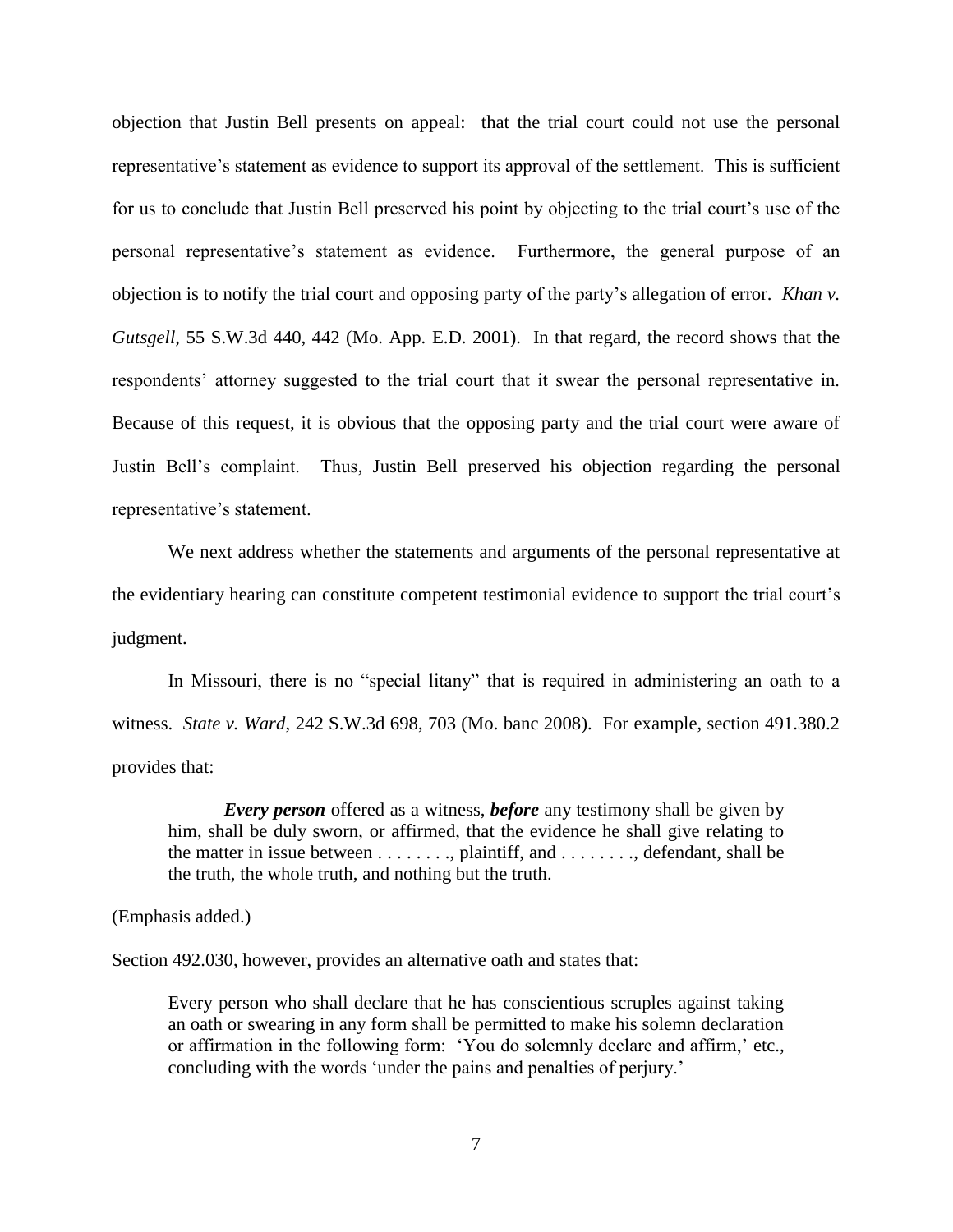Although the General Assembly has declared that these are two possible types of oaths, it has also declared that, when a person has a "peculiar mode of swearing connected with or in addition to the usual form of administering oaths, which is to him of more solemn and binding obligation, the court or officer shall adopt that mode which shall appear to be most binding on the conscience of the person to be sworn." § 492.040. Regardless of the form of the oath, the important requirement is that the oath quickens the witness"s conscience and creates liability for perjury *before* the witness offers testimony. *Ward*, 242 S.W.3d at 703.

In this case, after the respondents' attorney suggested that the trial court swear the personal representative in, the trial court stated that a formal oath was unnecessary because the personal representative was an officer of the court:

MR. LOWE: First of all, I might suggest that  $-$  that  $-$  and  $-$  and I don't know if this is necessarily appropriate if this is suppose to maybe be an evidentiary hearing. I might suggest that [the personal representative] be sworn and then maybe testify. He doesn"t have to say the same thing he said earlier, but testify to what he said earlier would be the same thing that he would say under oath. I don't know if that would be necessary or not, but I think that  $-$  He  $-$  He is an attorney and an officer of the Court and –

THE COURT: Well, [personal representative,] you're – you're an attorney at law and an officer of the Court.

MR. LOWE: Does not have to be sworn.

THE COURT: Are you verifying that what you"ve indicated to the Court is true as far as you"re aware?

MR. ANDERSON: Yes, Judge. And  $I - I$  would be happy to be sworn and affirm that.

THE COURT: As an officer of the Court, I don't believe that's necessary.

The trial court erred in failing to administer an oath to the personal representative on the

basis that he was an officer of the court. In *State ex rel. Scott v. Roper*, 688 S.W.2d 757, 766-67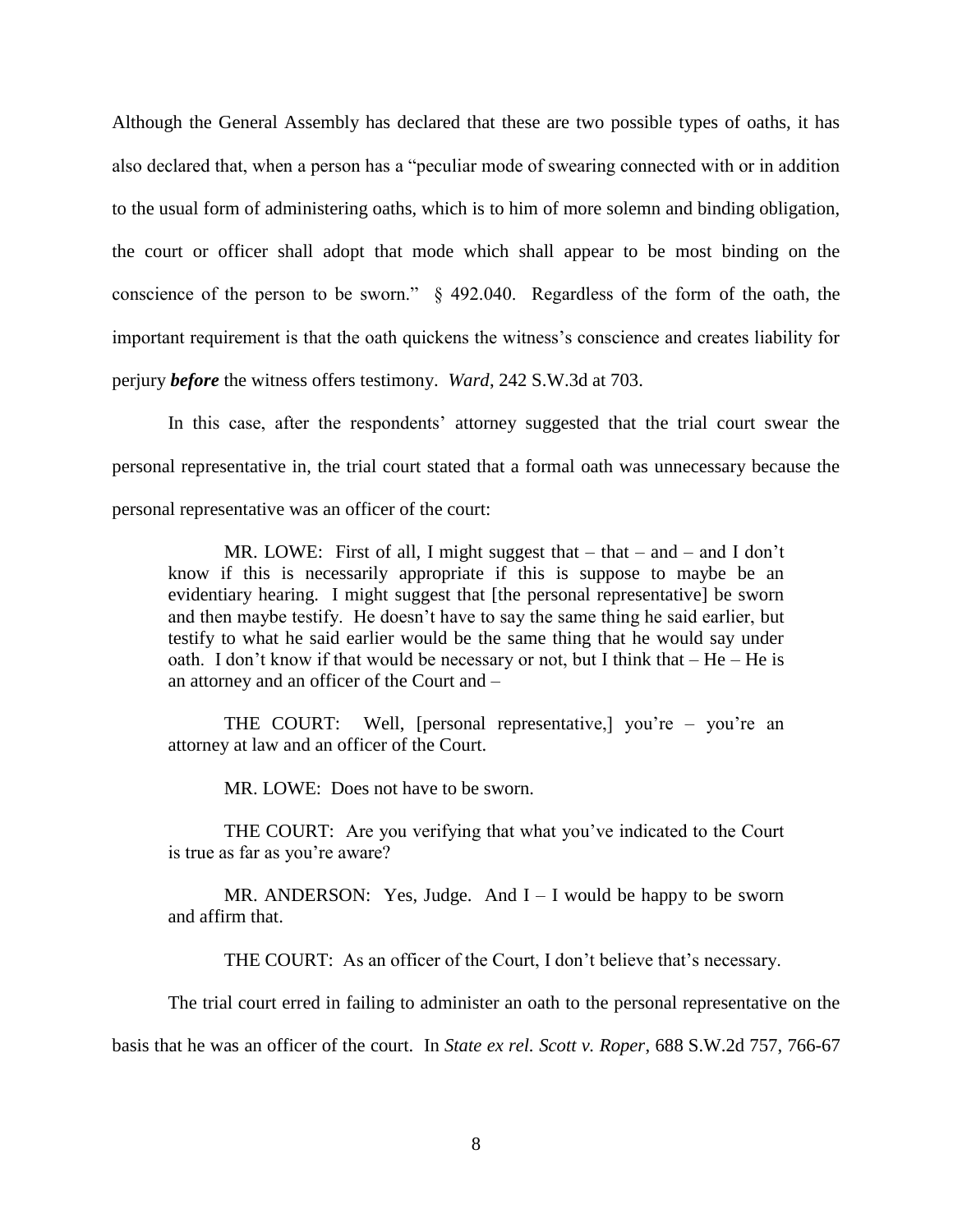(Mo. banc 1985), our Missouri Supreme Court commented on the "officer of the court" terminology for lawyers in our country"s system of jurisprudence:

Unfortunately, the oft-repeated doctrine that lawyers are officers of the court and as such may have conditions imposed by the court on their privilege to practice law has been used as an incantation with little or no analysis of what the title means or why a particular result should flow from it. For these reasons, we believe that the time has come to abandon invoking the doctrine that lawyers are officers of the court – or, as some courts suggest, public officers – and lay to rest this anachronism from English legal history. In lieu of the doctrine, decisions should rest upon sound reasoning and analysis.

## (Internal citation omitted.)

While we do not believe that this is to suggest that our Supreme Court has abrogated the concept that lawyers have a special fiduciary duty with regard to their candor and integrity while serving as an advocate for their clients before a court of law, we also believe that it is the dictate of our Supreme Court to recognize that, instead of blindly invoking a vague English doctrine, our courts must be guided by principles of sound reasoning and logic for the modern day demands of lawyers and judges. While we believe that the trial court below probably knew the personal representative to be an attorney of high ethical standing in the legal community, it makes sense that our courts require fiduciaries and attorneys to be sworn before giving substantive testimony and to allow such fiduciaries and attorneys to be cross-examined under oath. The concept of a sworn oath is basic to our system of justice, even when we trust certain attorneys in our local legal communities.

Accordingly, even if the personal representative were a trusted attorney at law, fiduciary, or otherwise referred to as an officer of the court, it is well-established that a person"s designation as such affords him no special privileges when he actively participates as a testimonial witness in a hearing or a trial. *Dickerson v. Dickerson*, 55 S.W.3d 867, 874 (Mo.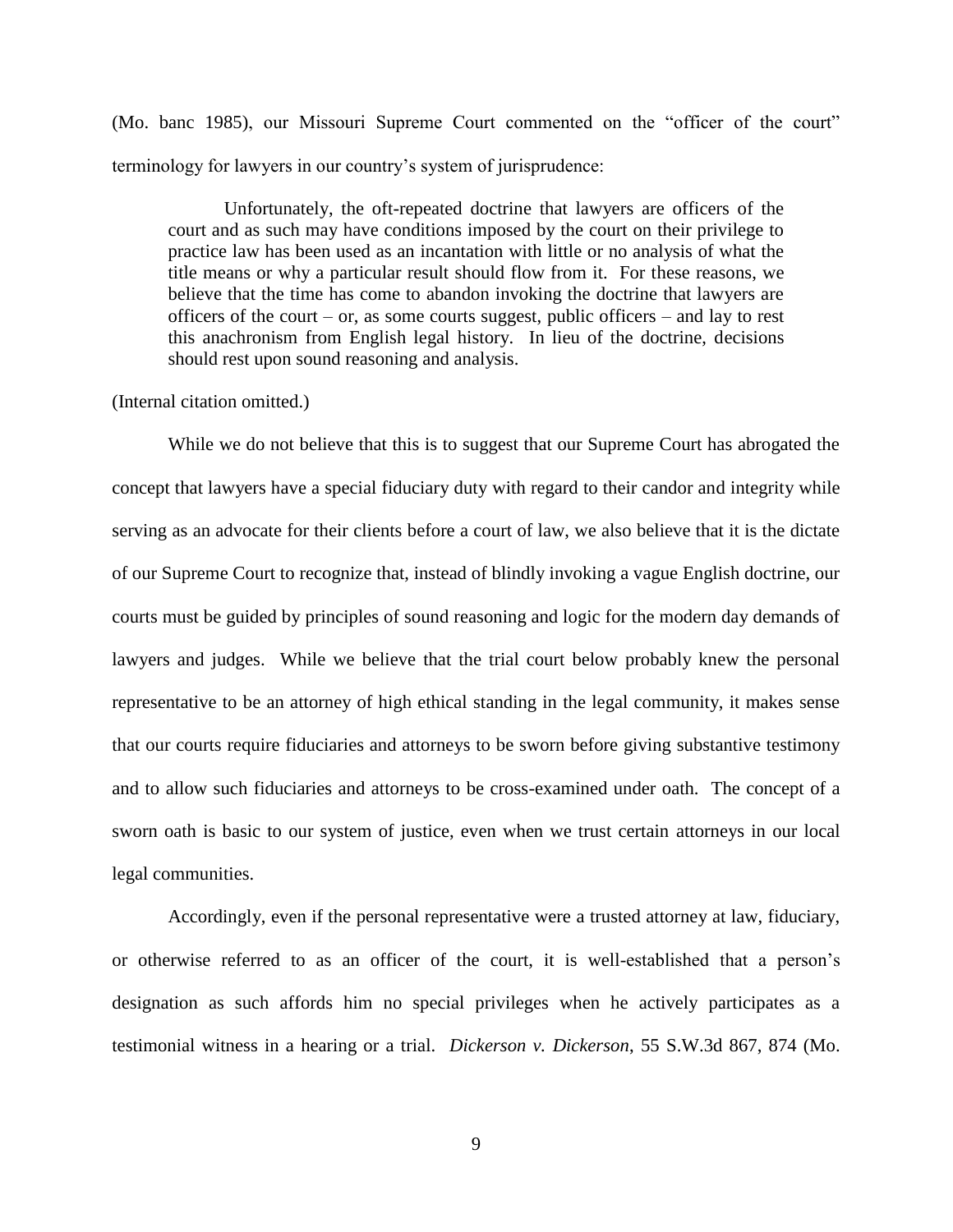App. W.D. 2001). An officer of the court is not allowed to give unsworn testimony regarding facts not in evidence or disregard the evidentiary rules of admissibility. *Id.*

In this case, the personal representative was not called by the trial court to summarize *the evidence* that was in the record or make arguments based on *the evidence* in the record. Rather, in this case, there was *no evidence* in the record regarding the value of the land or the factors surrounding the compromise. Instead, the personal representative simply offered his opinions on these issues as an unsworn "officer of the court." Even though the personal representative was an officer of the court, the trial court was required to administer an oath to him pursuant to sections 491.380.2 or 492.030-040 *before* the personal representative could testify as to his opinion on the value of the land or the fairness of the compromise or both, as a testimonial witness.

In short, Missouri courts require sworn testimony as a procedural safeguard to ensure that the evidence presented is competent and reliable. As Justin Bell"s trial counsel pointed out at the evidentiary hearing, there is a significant difference between lawyers offering argument and lawyers serving in the capacity as a testifying witness. In the latter category, the lawyer witness is subject to the rules of evidence as to the foundation required to permit testimony on certain subjects. For example, the personal representative offers his opinion as to the value of the subject real property in dispute, but there is nothing in the record to explain how the personal representative acquired special information, knowledge, or skills to qualify him to render such property value opinions. *Mo. Pipeline Co. v. Wilmes*, 898 S.W.2d 682, 686-87 (Mo. App. E.D. 1995) (*quoting State v. Bloomfield Tractor Sales, Inc*., 381 S.W.2d 20, 24 (Mo. App. 1964)) ("One need not be an "expert," in the sense that word is ordinarily used, to testify as to the value of land. If the witness knows or has inspected the property, and if he has such information,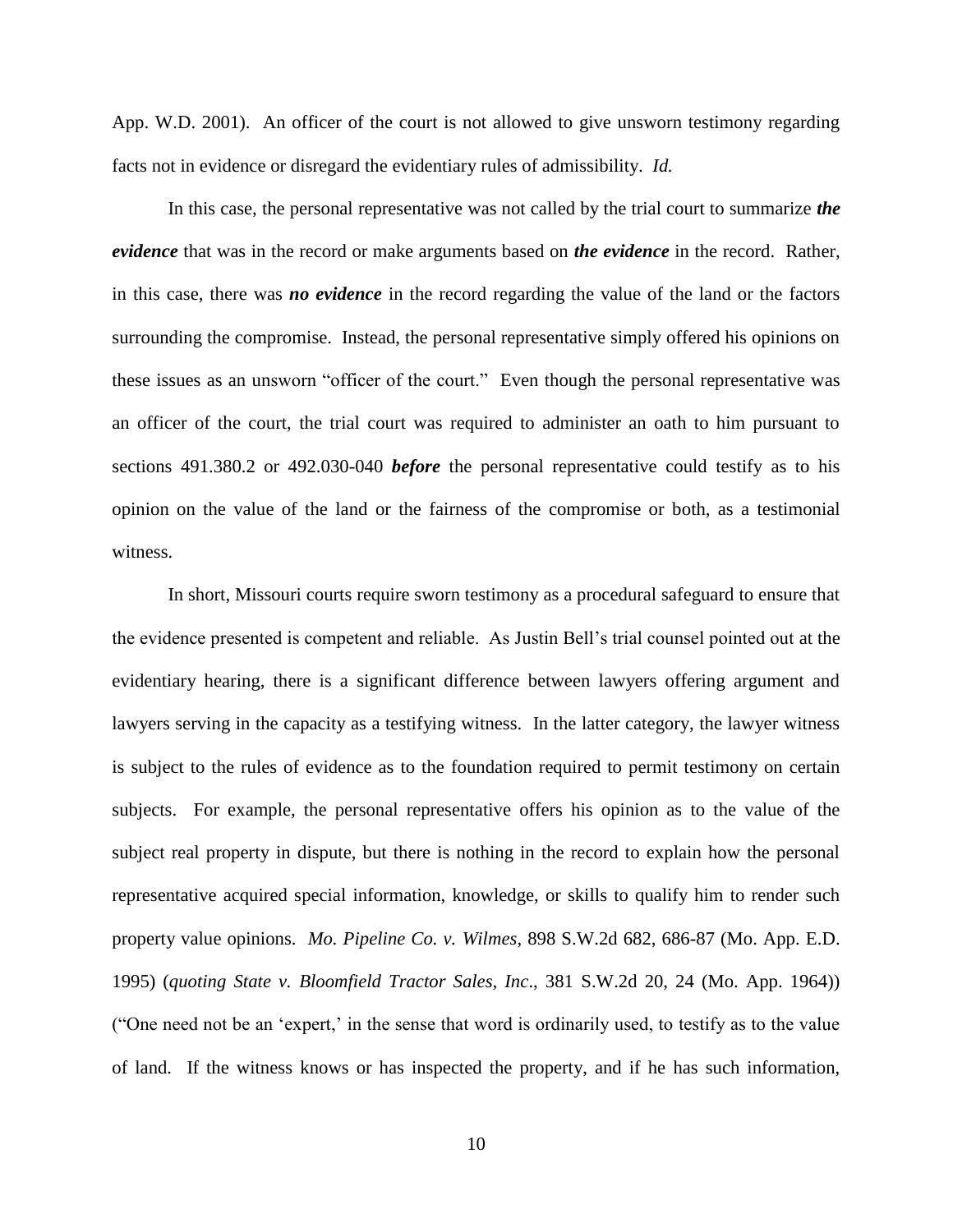knowledge, and skill which enable him to form an intelligent judgment, and if this knowledge and information is superior to that possessed by [the fact finder], then he should be permitted to testify.") Had the personal representative been sworn in as a witness, he would have been subject to cross-examination as to his foundational qualifications to render real property valuations or his lack thereof. As it were, though, the trial court did not require the personal representative to take an oath before asserting his opinions, and the personal representative was not subject to cross-examination by trial counsel for Justin Bell. Hence, we are left with a record that fails to ensure that, even if he had been sworn in before his opinion testimony, the personal representative would have been qualified to render land value opinions.

Furthermore, while it seems patently obvious that a lawyer serving in the dual capacity of a personal representative would be qualified to provide sworn testimony on his expert opinions regarding the trial risks for the Estate, the fact remains that opposing counsel should have had an opportunity to cross-examine the personal representative regarding his opinion on those risks. To the contrary, however, the trial court neither facilitated competent testimony on this topic, nor did the trial court give trial counsel for Justin Bell the opportunity to cross-examine the personal representative on this topic. This court has recognized the significance of cross-examination of witnesses, including the personal representative, in a probate setting in which claim compromise is the subject of the evidentiary hearing. *Estate of Asay*, 902 S.W.2d at 884 ("MBI had an opportunity at the hearing on the compromise settlement to present evidence and cross-examine witnesses as to the variable factors involving risk to the assets of the estate from Mr. Wall"s claim.")

Having addressed the purpose for the procedural and practical safeguard of requiring all testimonial witnesses to be sworn upon their oath, we next turn our attention to the exchange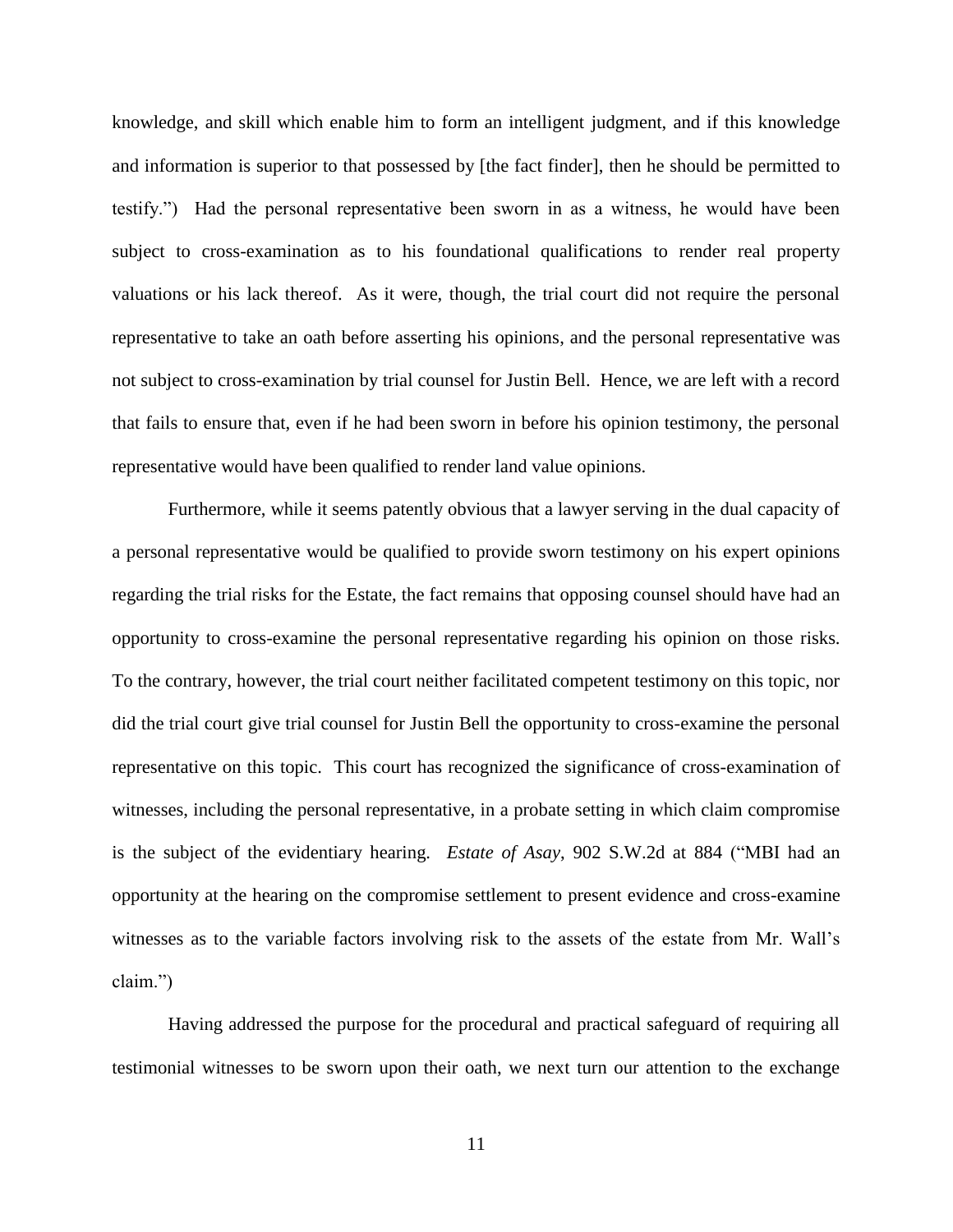between the trial court and the personal representative that the trial court claims to constitute "sworn testimony." The closest the trial court comes to swearing the personal representative in is when the trial court asked the personal representative if he could verify that his statement was true and the personal representative stated yes. This exchange was insufficient for two reasons.

First, the record shows that this exchange occurred *after* the personal representative's statement. The wording of section 491.380.2 is clear that a witness must be sworn in "*before* [he gives] any testimony." Thus, the trial court's *after*-the-fact exchange was insufficient to swear the personal representative in.

Second, the trial court's exchange was insufficient to swear in the personal representative because the exchange was insufficient to show a quickening of the personal representative"s conscience. As we noted earlier, in its opinion in *State v. Ward*, the Missouri Supreme Court recently explained the requirements for a valid oath. 242 S.W.3d at 703. In *Ward*, the Missouri Supreme Court was faced with a situation where a defendant stated that he would not take an oath but stated that he would tell the truth on the stand. *Id*. at 701. The trial court refused to allow him to testify on the grounds that he would not take an oath. *Id.* On appeal, the Supreme Court affirmed the trial court"s decision and held that the defendant"s statement that he would tell the truth was insufficient to quicken his conscience. *Id.* at 704 ("[A]lthough [the defendant] stated he would tell the truth, the statement that he would tell the truth was insufficient to show a quickening of [his] conscience.") We glean from the Missouri Supreme Court"s language in *Ward* that a mere statement by a witness that he will tell the truth is, by itself, insufficient to constitute a valid oath because the statement does not show a quickening of his conscience.

Given the Supreme Court's holding in *Ward*, we find that, in our case, the trial court's exchange with the personal representative in which the trial court asked him to verify that he was